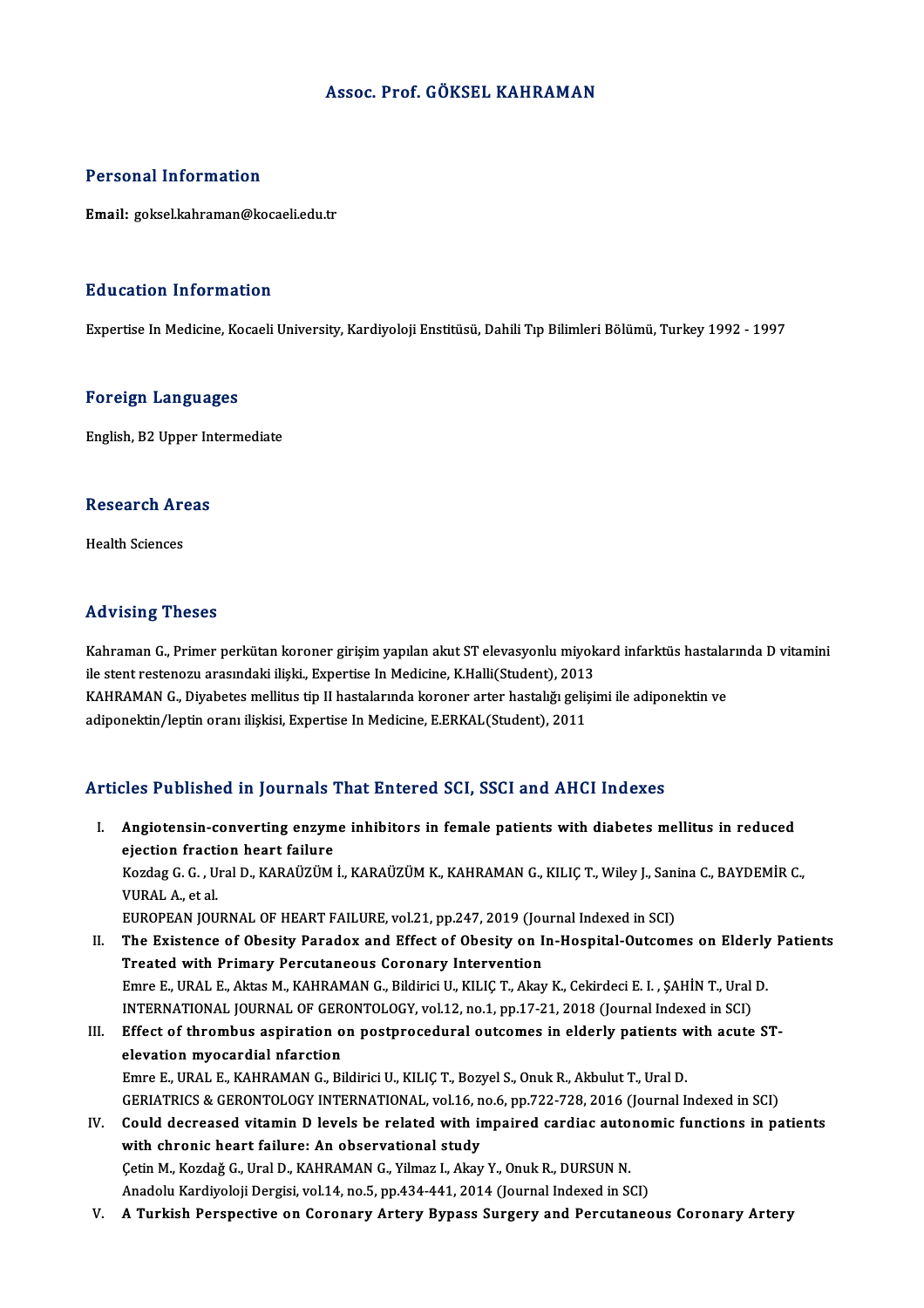Intervention in Chronic Heart Failure Patients

Intervention in Chronic Heart Failure Patients<br>Kozdag G., Ertas G., Emre E., Yaymaci M., Celikyurt U., KAHRAMAN G., Yilmaz I., Kuruuzum K., Ural D.<br>ANGIQLOGY 112| 64, no 3, nn 125, 129, 2012 (Jaurnal Indoved in SGI) Intervention in Chronic Heart Failure Patients<br>Kozdag G., Ertas G., Emre E., Yaymaci M., Celikyurt U., KAHRAMAN G.,<br>ANGIOLOGY, vol.64, no.2, pp.125-130, 2013 (Journal Indexed in SCI)<br>Beaninatory shangge in the E/A ways nat Kozdag G., Ertas G., Emre E., Yaymaci M., Celikyurt U., KAHRAMAN G., Yilmaz I., Kuruuzum K., Ural D.<br>ANGIOLOGY, vol.64, no.2, pp.125-130, 2013 (Journal Indexed in SCI)<br>VI. Respiratory changes in the E/A wave pattern can be

- ANGIOLOGY, vol.64, no.2, pp.125-130, 2013 (Journal Indexed in SCI)<br>Respiratory changes in the E/A wave pattern can be an early<br>echocardiographic long-term follow-up study Respiratory changes in the E/A wave pattern can be an early sign of diastolic<br>echocardiographic long-term follow-up study<br>ŞAHİN T., Celikyurt U., KILIÇ T., KAHRAMAN G., Kozdag G., Agacdiken A., URAL E., Ural D.<br>MEDICAL SCI ŞAHİN T., Celikyurt U., KILIÇ T., KAHRAMAN G., Kozdag G., Agacdiken A., URAL E., Ural D.<br>MEDICAL SCIENCE MONITOR, vol.18, no.10, 2012 (Journal Indexed in SCI)
- VII. Clinical characteristics of the patients who developed cardiac events after deferral of percutaneous MEDICAL SCIENCE MONITOR, vol.18, no.10, 2012 (Journal Indexed in SCI<br>Clinical characteristics of the patients who developed cardiac event<br>intervention according to intracoronary pressure measurement<br>Ural D. Holli K. Emre E Ural D., Halli K., Emre E., Celikyurt U. Y., Bildirici U., KILIÇ T., KAHRAMAN G., URAL E.<br>EUROPEAN HEART JOURNAL, vol.32, pp.237, 2011 (Journal Indexed in SCI) intervention according to intracoronary pressure measurement<br>Ural D., Halli K., Emre E., Celikyurt U. Y. , Bildirici U., KILIÇ T., KAHRAMAN G.,<br>EUROPEAN HEART JOURNAL, vol.32, pp.237, 2011 (Journal Indexed in SCI)<br>Effect o
- VIII. Effect of Cardiac Resynchronization Therapy on Libido and Erectile Dysfunction VURAL A., Agacdiken A., Celikyurt U., Culha M., KAHRAMAN G., Kozdag G., Ural D. Effect of Cardiac Resynchronization Therapy on Libido and Erectile Dy<br>VURAL A., Agacdiken A., Celikyurt U., Culha M., KAHRAMAN G., Kozdag G., Ural D.<br>CLINICAL CARDIOLOGY, vol.34, no.7, pp.437-441, 2011 (Journal Indexed in VURAL A., Agacdiken A., Celikyurt U., Culha M., KAHRAMAN G., Kozdag G., Ural D.<br>CLINICAL CARDIOLOGY, vol.34, no.7, pp.437-441, 2011 (Journal Indexed in SCI)<br>IX. Impact of the metabolic syndrome on high-sensitivity C reacti
	- CLINICAL CARDIOLOGY<br>Impact of the metabe<br>coronary syndrome Impact of the metabolic syndrome on high-sensitivity C reactive prote<br>coronary syndrome<br>KILIÇ T., Jneid H., URAL E., Oner G., ŞAHİN T., Kozdag G., KAHRAMAN G., Ural D.<br>ATHEROSCI EROSIS YRL207, ne.2, np.501,506,2000 (Journa coronary syndrome<br>KILIÇ T., Jneid H., URAL E., Oner G., ŞAHİN T., Kozdag G., KAHRAMAN G., Ural D<br>ATHEROSCLEROSIS, vol.207, no.2, pp.591-596, 2009 (Journal Indexed in SCI)<br>Which aut off volue of high consitivity C. reastive

- KILIÇ T., Jneid H., URAL E., Oner G., ŞAHİN T., Kozdag G., KAHRAMAN G., Ural D.<br>ATHEROSCLEROSIS, vol.207, no.2, pp.591-596, 2009 (Journal Indexed in SCI)<br>X. Which cut-off value of high sensitivity C-reactive protein is mor ATHEROSCLEROSIS, vol.207, no.2, pp.591-596, 2009 (Journal<br>Which cut-off value of high sensitivity C-reactive proto<br>prognosis in patients with acute coronary syndrome?<br>KU IC T. Ural E. Oper C. Sobin T. Kilia M. VAVUZ S. KAN Which cut-off value of high sensitivity C-reactive protein is more valuable for determining loi<br>prognosis in patients with acute coronary syndrome?<br>KILIÇ T., Ural E., Oner G., Sahin T., Kilic M., YAVUZ Ş., KANKO M., Kahram prognosis in patients with acute coronary syndrome?<br>KILIÇ T., Ural E., Oner G., Sahin T., Kilic M., YAVUZ Ş., KANKO M., Kahraman G., Bildirici U., BERKİ K. T. , et al.<br>ANATOLIAN JOURNAL OF CARDIOLOGY, vol.9, no.4, pp.280-2 KILIÇ T., Ural E., Oner G., Sahin T., Kilic M., YAVUZ Ş., KANKO M., Kahraman G., Bildirici U., BERKİ K. T. , et al.<br>ANATOLIAN JOURNAL OF CARDIOLOGY, vol.9, no.4, pp.280-289, 2009 (Journal Indexed in SCI)<br>XI. Long-Term Prog
- ANATOLIAN JOURNAL OF CARDIOLOGY, vol.9, no.4, pp.280-289, 2009 (Journal Indexed in<br>Long-Term Prognosis of Non-Interventionally Followed Patients with Isolated |<br>Severe Systolic Compression of the Left Anterior Descending C Long-Term Prognosis of Non-Interventionally Followed Patients with I<br>Severe Systolic Compression of the Left Anterior Descending Coronary<br>URAL E., Bildirici U., Celikyurt U., KILIÇ T., ŞAHİN T., Acar E., Kahraman G., Ural Severe Systolic Compression of the Left Anterior Descending Coronary Artery<br>URAL E., Bildirici U., Celikyurt U., KILIÇ T., ŞAHİN T., Acar E., Kahraman G., Ural D. CLINICAL CARDIOLOGY, vol.32, no.8, pp.454-457, 2009 (Journal Indexed in SCI)
- XII. Coronary artery mycotic aneurysm presenting with pericardial effusion Kahraman G., Akbas H., MUTLU B., Muezzinoglu B., ANIK Y., Ural D. Coronary artery mycotic aneurysm presenting with pericardial effusion<br>Kahraman G., Akbas H., MUTLU B., Muezzinoglu B., ANIK Y., Ural D.<br>ANATOLIAN JOURNAL OF CARDIOLOGY, vol.9, no.2, pp.143-144, 2009 (Journal Indexed in SCI Kahraman G., Akbas H., MUTLU B., Muezzinoglu B., ANIK Y., Ural D.<br>ANATOLIAN JOURNAL OF CARDIOLOGY, vol.9, no.2, pp.143-144, 2009 (Jou<br>XIII. Multivessel variant angina after a radical nephrectomy operation<br>URAL E. KULG T. K
- ANATOLIAN JOURNAL OF CARDIOLOGY, vol.9, no.2, pp.143-144, 2009 (Journal Multivessel variant angina after a radical nephrectomy operation<br>URAL E., KILIÇ T., KAHRAMAN G., DİLLİOĞLUGİL Ö., Ural D., Komsuoglux B.<br>CANADIAN JOUR Multivessel variant angina after a radical nephrectomy operation<br>URAL E., KILIÇ T., KAHRAMAN G., DİLLİOĞLUGİL Ö., Ural D., Komsuoglux B.<br>CANADIAN JOURNAL OF CARDIOLOGY, vol.24, no.6, 2008 (Journal Indexed in SCI)<br>Evaluatio
- URAL E., KILIÇ T., KAHRAMAN G., DİLLİOĞLUGİL Ö., Ural D., Komsuoglux B.<br>CANADIAN JOURNAL OF CARDIOLOGY, vol.24, no.6, 2008 (Journal Indexed in SCI)<br>XIV. Evaluation of post-stress left ventricular dysfunction and its relati CANADIAN JOURNAL OF CARDIOLOGY, vol.24, no.6, 2008 (Journal Indexed in St<br>Evaluation of post-stress left ventricular dysfunction and its relations<br>abnormalities using gated SPECT in patients with cardiac syndrome X<br>DEMID H DEMİRH.,KAHRAMANG., İŞGÖRENS.,TanY.Z. ,KilicT.,BerkF. NUCLEAR MEDICINE COMMUNICATIONS, vol.29, no.3, pp.208-214, 2008 (Journal Indexed in SCI) DEMİR H., KAHRAMAN G., İŞGÖREN S., Tan Y. Z. , Kilic T., Berk F.<br>NUCLEAR MEDICINE COMMUNICATIONS, vol.29, no.3, pp.208-214, 2008 (Journal Indexed in SCI)<br>XV. Coronary embolism complicating aortic valve endocarditis: Tr
- angioplasty<br>URAL E., Bildirici U., KAHRAMAN G., Komsuoglu B. Coronary embolism complicating aortic valv<br>angioplasty<br>URAL E., Bildirici U., KAHRAMAN G., Komsuoglu B.<br>INTERNATIONAL JOURNAL OF CARDIOLOCY vol 1

INTERNATIONAL JOURNALOF CARDIOLOGY,vol.119,no.3,pp.377-379,2007 (Journal Indexed inSCI)

- URAL E., Bildirici U., KAHRAMAN G., Komsuoglu B.<br>INTERNATIONAL JOURNAL OF CARDIOLOGY, vol.119, no.3, pp.377-379, 2007 (Journal Indexed in<br>XVI. Asemptomatic single coronary artery in patient with severe peripheric artery di INTERNATIONAL JOURNAL OF CARDIOLOGY, v<br>Asemptomatic single coronary artery in p<br>Kahraman G., Bildirici U., Ural E., Komsuoglu B.<br>INTERNATIONAL JOURNAL OF CARDIOVASCUL INTERNATIONAL JOURNAL OF CARDIOVASCULAR IMAGING, vol.23, no.2, pp.273-276, 2007 (Journal Indexed in SCI) Kahraman G., Bildirici U., Ural E., Komsuoglu B. INTERNATIONAL JOURNAL OF CARDIOVASCULAR IMAGING, vol.23, no.2, pp.273-276, 2007 (Journal Inde<br>SCI)<br>XVII. The frequency of aspirin resistance and its risk factors in patients with metabolic syndrome<br>Kehraman G. Sehin T. Ki
- SCI)<br>The frequency of aspirin resistance and its risk factors in patients with metabo<br>Kahraman G., Sahin T., Kilic T., Baytugan N. Z. , Agacdiken A., Ural E., Ural D., Komsuoglu B.<br>INTERNATIONAL JOURNAL OF GARDIOLOCY, vel The frequency of aspirin resistance and its risk factors in patients with metabolic syndrom<br>Kahraman G., Sahin T., Kilic T., Baytugan N. Z. , Agacdiken A., Ural E., Ural D., Komsuoglu B.<br>INTERNATIONAL JOURNAL OF CARDIOLOGY Kahraman G., Sahin T., Kilic T., Baytugan N. Z. , Agacdiken A., Ural E., Ural D., Komsuoglu<br>INTERNATIONAL JOURNAL OF CARDIOLOGY, vol.115, no.3, pp.391-396, 2007 (Journal<br>XVIII. Cardiac MRI in ischemic heart disease with se
- INTERNATIONAL JOURNAL OF CARDIOLOGY, vol.115, no.3, pp.3<br>Cardiac MRI in ischemic heart disease with severe coror<br>Unlu M., Anik Y., Demirci A., Ural D., Kahraman G., Komsuoglu B.<br>ACADEMIC RADIOLOCY, vol.13, no.11, np.1397, Cardiac MRI in ischemic heart disease with severe coronary artery stenosi<br>Unlu M., Anik Y., Demirci A., Ural D., Kahraman G., Komsuoglu B.<br>ACADEMIC RADIOLOGY, vol.13, no.11, pp.1387-1393, 2006 (Journal Indexed in SCI)<br>Pela Unlu M., Anik Y., Demirci A., Ural D., Kahraman G., Komsuoglu B.<br>ACADEMIC RADIOLOGY, vol.13, no.11, pp.1387-1393, 2006 (Journal Indexed in SCI)<br>XIX. Relation between proinflammatory to anti-inflammatory cytokine ratios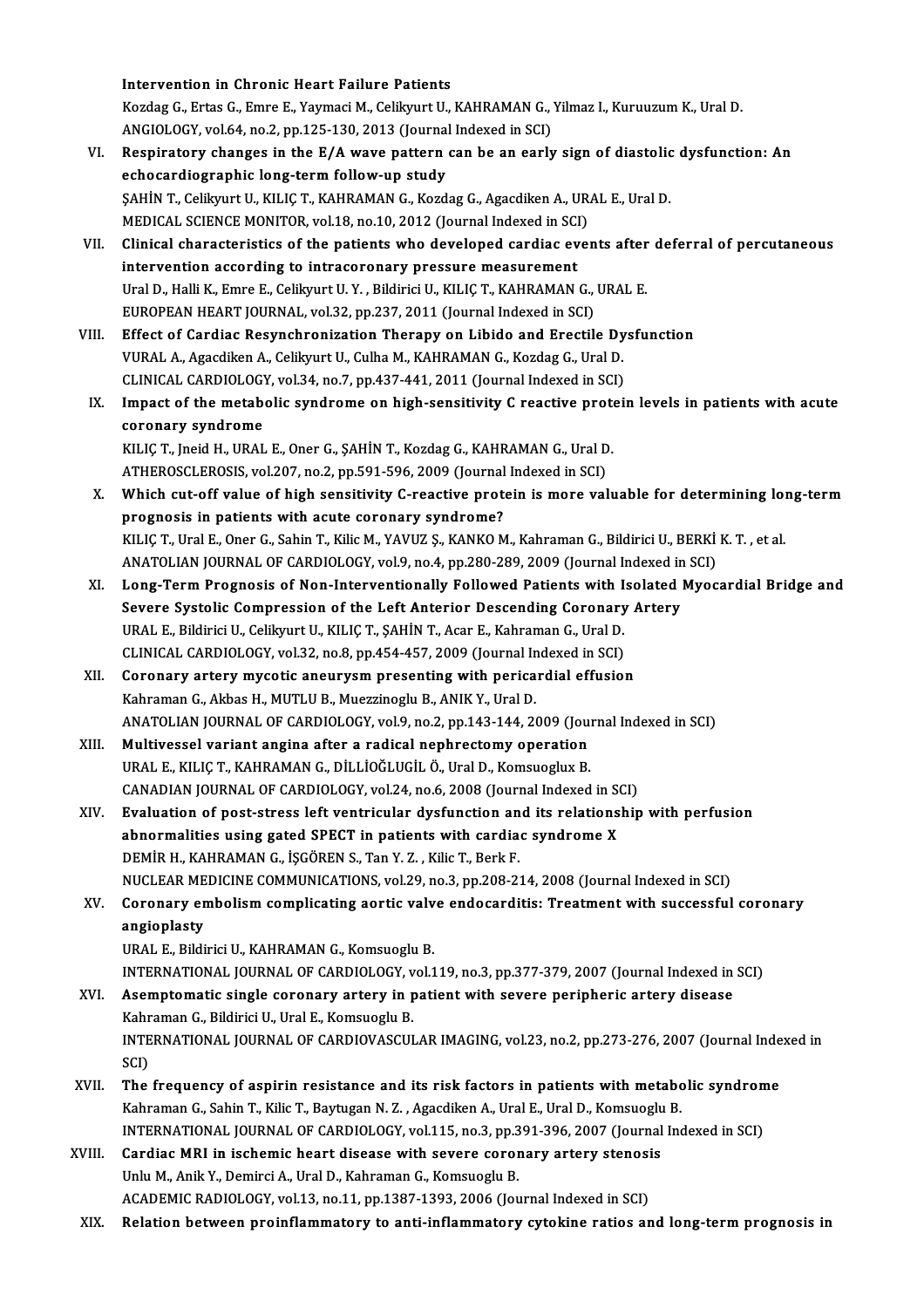patients with non-ST elevation acute coronary syndrome

patients with non-ST elevation acute coronary syndrome<br>Kilic T., Ural D., Ural E., Yumuk Z., Agacdiken A., Sahin T., Kahraman G., Kozdag G., Vural A., Komsuoglu B.<br>HEAPT 112193, no 8, nn 1941 1946, 2006 (Journal Indoved in patients with non-ST elevation acute coronary syndrome<br>Kilic T., Ural D., Ural E., Yumuk Z., Agacdiken A., Sahin T., Kahraman<br>HEART, vol.92, no.8, pp.1041-1046, 2006 (Journal Indexed in SCI)<br>Silent senshual infonstion in p Kilic T., Ural D., Ural E., Yumuk Z., Agacdiken A., Sahin T., Kahraman G., Kozdag G., Vural A., Komsuoglu B.<br>HEART, vol.92, no.8, pp.1041-1046, 2006 (Journal Indexed in SCI)<br>XX. Silent cerebral infarction in patients with

- HEART, vol.92, no.8, pp.1041-1046, 2006 (Journal Indexed in SCI)<br>Silent cerebral infarction in patients with dilated cardiomyopathy: Echocardiographic correlates<br>Kozdag G., Ciftci E., Vural A., Selekler M., Sahin T., Ural Silent cerebral infarction in patients with dilated cardiomyopathy: Echocardiographic corr<br>Kozdag G., Ciftci E., Vural A., Selekler M., Sahin T., Ural D., Kahraman G., Agacdiken A., Demirci A., Komsu<br>INTERNATIONAL JOURNAL Kozdag G., Ciftci E., Vural A., Selekler M., Sahin T., Ural D., Kahraman G., Agacdiken A., Demirci A., Komsuoglu S., et a<br>INTERNATIONAL JOURNAL OF CARDIOLOGY, vol.107, no.3, pp.376-381, 2006 (Journal Indexed in SCI)<br>XXI. A
- INTERNATIONAL JOURNAL OF CARDIOLOGY, vol.107, no.3, pp.376-381, 2006 (Journa<br>Assessment of left ventricular function and volumes for patients with dilate<br>gated myocardial perfusion SPECT and comparison with echocardiograph Assessment of left ventricular function and volumes for patie<br>gated myocardial perfusion SPECT and comparison with echo<br>Berk F., Isgoren S., Demir H., Kozdag G., Sahin T., Ural D., Kahraman G.<br>NUCLEAR MEDICINE COMMUNICATIO gated myocardial perfusion SPECT and comparison with echocardiography<br>Berk F., Isgoren S., Demir H., Kozdag G., Sahin T., Ural D., Kahraman G.<br>NUCLEAR MEDICINE COMMUNICATIONS, vol.26, no.8, pp.701-710, 2005 (Journal Indexe Berk F., Isgoren S., Demir H., Kozdag G., Sahin T., Ural D., Kahraman G.<br>NUCLEAR MEDICINE COMMUNICATIONS, vol.26, no.8, pp.701-710, 2005 (Journal Indexed in SCI)<br>XXII. Effect of cardiac resynchronization therapy on left ve
- NUCLEAR MEDICINE COMMUNI<br>Effect of cardiac resynchron<br>and nonresponder patients Effect of cardiac resynchronization therapy on left ventricular diastolic filling pattern<br>and nonresponder patients<br>Agacdiken A., Vural A., Ural D., Sahin T., Kozdag G., Kahraman G., Bildirici U., Ural E., Komsuoglu B.<br>BAC

and nonresponder patients<br>Agacdiken A., Vural A., Ural D., Sahin T., Kozdag G., Kahraman G., Bildirici U., Ural E., Komsuoglu B.<br>PACE-PACING AND CLINICAL ELECTROPHYSIOLOGY, vol.28, no.7, pp.654-660, 2005 (Journal Indexed i Agacdiken A., Vural A., Ural D., Sahin T., Kozdag G., Kahraman G., Bildirici U., Ural E., Komsuoglu B.<br>PACE-PACING AND CLINICAL ELECTROPHYSIOLOGY, vol.28, no.7, pp.654-660, 2005 (Journal Indexed in SCI)<br>XXIII. Effect of ca

PACE-PACING<br>Effect of card<br>flow pattern<br>Vural A Agad Effect of cardiac resynchronization therapy on left atrial appendage function and pulmonary<br>flow pattern<br>Vural A., Agacdiken A., Ural D., Sahin T., Kozdag G., Kahraman G., Ural E., Akbas H., Suzer K., Komsuoglu B.<br>INTERNAT

flow pattern<br>Vural A., Agacdiken A., Ural D., Sahin T., Kozdag G., Kahraman G., Ural E., Akbas H., Suzer K., Komsuoglu<br>INTERNATIONAL JOURNAL OF CARDIOLOGY, vol.102, no.1, pp.103-109, 2005 (Journal Indexed in SCI)<br>Pelation Vural A., Agacdiken A., Ural D., Sahin T., Kozdag G., Kahraman G., Ural E., Akbas H., Suzer K., Komsuoglu B.<br>INTERNATIONAL JOURNAL OF CARDIOLOGY, vol.102, no.1, pp.103-109, 2005 (Journal Indexed in SCI)<br>XXIV. Relation betw

INTERNATIONAL JOURNAL OF CARDIOLO<br>Relation between free triiodothyroni<br>mortality in dilated cardiomyopathy<br>Kordes C. Ural D. Vural A. Assadikan A Relation between free triiodothyronine/free thyroxine ratio, echocardiographic parameters and<br>mortality in dilated cardiomyopathy<br>Kozdag G., Ural D., Vural A., Agacdiken A., Kahraman G., Sahin T., Ural E., Komsuoglu B.

EUROPEAN JOURNAL OF HEART FAILURE, vol.7, no.1, pp.113-118, 2005 (Journal Indexed in SCI)

Kozdag G., Ural D., Vural A., Agacdiken A., Kahraman G., Sahin T., Ural E., Komsuoglu B.<br>EUROPEAN JOURNAL OF HEART FAILURE, vol.7, no.1, pp.113-118, 2005 (Journal Indexed in SCI)<br>XXV. Effect of the Valsalva manoeuver on di EUROPEAN JOURNAL OF HEART FAILURE, vol.7, no.1, pp.113-11<br>Effect of the Valsalva manoeuver on diastolic filling india<br>Ural D., Ural E., Kahraman G., Caymaz O., Aktolun C., Komsuolu B.<br>JOURNAL OF HUMAN HYPEPTENSION vol.15, Effect of the Valsalva manoeuver on diastolic filling indices in patients with essenti:<br>Ural D., Ural E., Kahraman G., Caymaz O., Aktolun C., Komsuolu B.<br>JOURNAL OF HUMAN HYPERTENSION, vol.15, no.9, pp.607-612, 2001 (Journ JOURNAL OF HUMAN HYPERTENSION, vol.15, no.9, pp.607-612, 2001 (Journal Indexed in SCI)<br>Articles Published in Other Journals

rticles Published in Other Journals<br>I. Coexistence of acute myocardial infarction with normal coronary arteries and migraine with aura in<br>A fomale patient Second Monteneu<br>Coexistence of a<br>a female patient<br>Colibriut II, VAUD Coexistence of acute myocardial<br>a female patient<br>Celikyurt U., KAHRAMAN G., Emre E.<br>WORLD JOUPNAL OF CAPDIOLOCY

a female patient<br>Celikyurt U., KAHRAMAN G., Emre E.<br>WORLD JOURNAL OF CARDIOLOGY, vol.3, no.7, pp.260-262, 2011 (Journal Indexed in ESCI) Celikyurt U., KAHRAMAN G., Emre E.<br>WORLD JOURNAL OF CARDIOLOGY, vol.3, no.7, pp.260-262, 2011 (Journal Indexed in ESCI)<br>II. Akut koroner sendromlu hastalarda yüksek duyarlı C-reaktif proteinin uzun dönem prognozu<br>halirlama

- belirlemede hangi kestirimdeğeri daha değerlidir? Akut koroner sendromlu hastalarda yüksek duyarlı C-reaktif proteinin uzun dönem prognozu<br>belirlemede hangi kestirim değeri daha değerlidir?<br>Kilic T., URAL E., Oner G., ŞAHİN T., Kiliç M., YAVUZ Ş., KANKO M., KAHRAMAN G., B belirlemede hangi kestirim değeri daha değerlidir?<br>Kilic T., URAL E., Oner G., ŞAHİN T., Kiliç M., YAVUZ Ş., KANKO M., KAHRAMAN G., Bildirici U., BE<br>Anadolu Kardiyoloji Dergisi, vol.9, no.4, pp.280-289, 2009 (Other Referee Kilic T., URAL E., Oner G., ŞAHİN T., Kiliç M., YAVUZ Ş., KANKO M., KAHRAMAN G., Bildirici U., BERKİ K. T. , et al.<br>Anadolu Kardiyoloji Dergisi, vol.9, no.4, pp.280-289, 2009 (Other Refereed National Journals)<br>III. The eff
- Anadolu Kardiyoloji Dergisi, vol.9, no.4, pp.280-289, 2009 (Other Refereed National Journals)<br>III. The effect of nebivolol on endothelial function in newly diagnosed hypertensive patients with and<br>without diastolic dysfunc The effect of nebivolol on endothelial function in newly diagnosed hy<br>without diastolic dysfunction.<br>ŞAHİN T., KAHRAMAN G., Yılmaz C., Kilic T., URAL D., KOZDAĞ G., Komsuoglu B.<br>High Blood Pressure Cardiayassular Preyentio

High Blood Pressure Cardiovascular Prevention, vol.14, pp.235-242, 2007 (Refereed Journals of Other<br>Institutions) SAHIN T., KA<br>High Blood P<br>Institutions)<br>Dilate kandi

- IV. Dilate kardiyomiyopatili hastalarda doku Doppler ekokardiyografiyle belirlenen sol ventrikül Institutions)<br>Dilate kardiyomiyopatili hastalarda doku Doppler ekokardiyografiyle belirlenen sol ventrikül<br>bölgesel sistolik ve diyastolik fonksiyonları ile istirahat kantitatif 99mTc MIBI gated SPECT ile<br>belirlenen miyeka Dilate kardiyomiyopatili hastalarda doku Dopplei<br>bölgesel sistolik ve diyastolik fonksiyonları ile ist<br>belirlenen miyokard perfüzyonu arasındaki ilişki<br>Kordes G. BERKE İSCÖREN S. SAHİN T. URAL D. DEM bölgesel sistolik ve diyastolik fonksiyonları ile istirahat kantitatif 99mTc MIBI gated SPECT ile<br>belirlenen miyokard perfüzyonu arasındaki ilişki<br>Kozdag G., BERK F., İŞGÖREN S., ŞAHİN T., URAL D., DEMİR H., Agacdiken A., belirlenen miyokard perfüzyonu arasındaki ilişki<br>Kozdag G., BERK F., İŞGÖREN S., ŞAHİN T., URAL D., DEMİR H., Agacdiken A., KAHRAMAN G., ÇELEBİ Ö., Kilic T., et al.<br>Türk Kardiyoloji Derneği Arşivi, vol.34, no.7, pp.419-424
- V. Dilate kardiyomiyopatili hastaların hangisinde sol atriyal spontan ekokontrast gelişir? Türk Kardiyoloji Derneği Arşivi, vol.34, no.7, pp.419-424, 2006 (Other Refereed National Journals)<br>Dilate kar<mark>diyomiyopatili hastaların hangisinde sol atriyal spontan ekokontrast gelişir?</mark><br>Kozdag G., VURAL A., ÖZDEN M., ŞA Dilate kardiyomiyopatili hastaların hangisinde sol atriyal spontan ekokontrast geli<br>Kozdag G., VURAL A., ÖZDEN M., ŞAHİN T., URAL D., Agacdiken A., KAHRAMAN G., Kilic T., URAI<br>Türk Kardiyoloji Derneği Arşivi, vol.33, no.1, Kozdag G., VURAL A., ÖZDEN M., ŞAHİN T., URAL D., Agacdiken A., KA<br>Türk Kardiyoloji Derneği Arşivi, vol.33, no.1, pp.2-9, 2005 (Other Ref<br>VI. Dilate kardiyomiyopatili hastalarda sessiz serebral infarktüs
-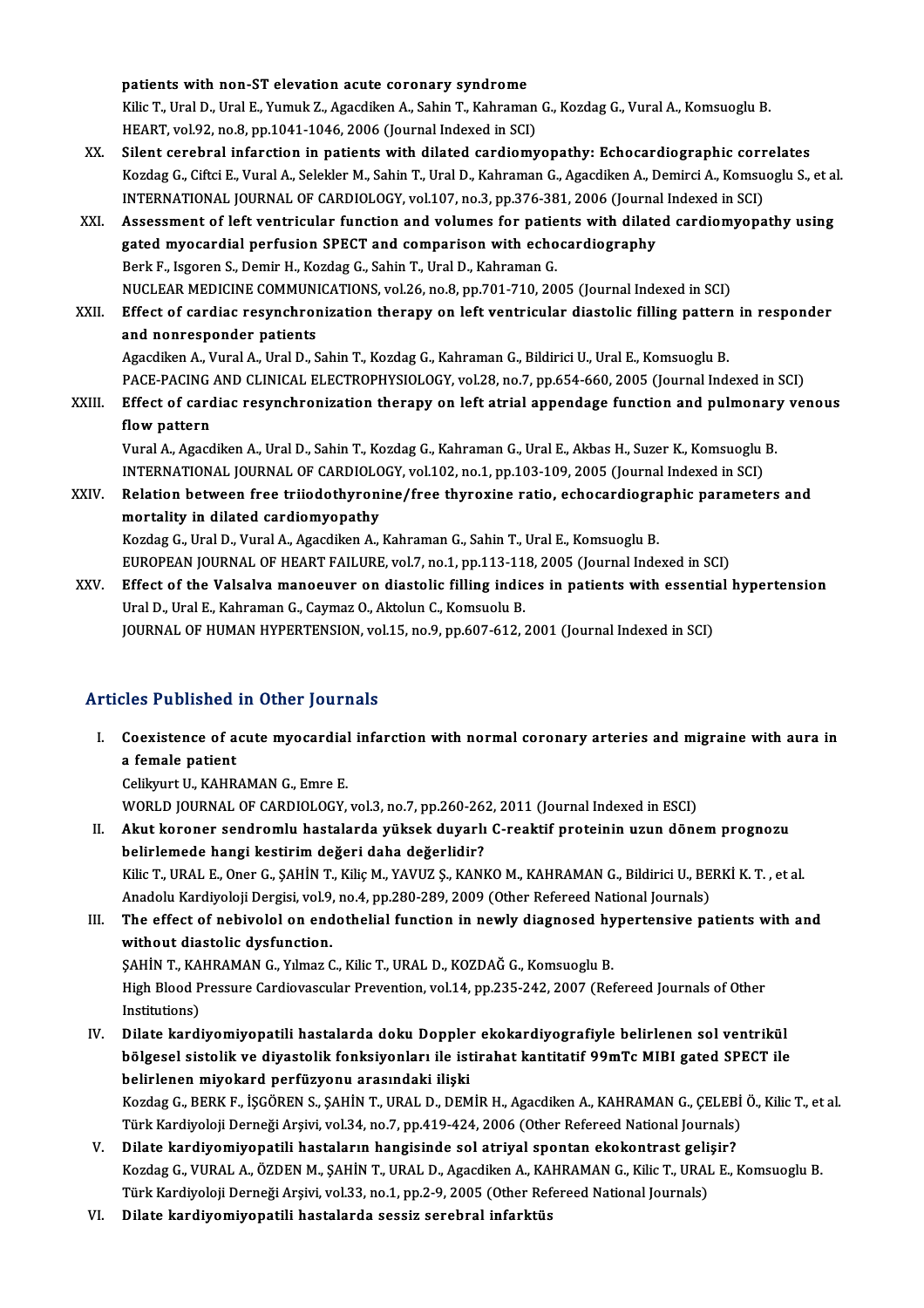Kozdag G., ÇİFTÇİ E., VURAL A., SELEKLER H. M. , ŞAHİN T., URAL D., KAHRAMAN G., Agacdiken A., DEMİRCİ A.,<br>Sezer K. et el Kozdag G., ÇİF<br>Sezer K., et al.<br>Medisal Natur Kozdag G., ÇİFTÇİ E., VURAL A., SELEKLER H. M. , ŞAHİN T., URAL D., KAHRAMAN G., Agacdiken A<br>Sezer K., et al.<br>Medical Network Kardiyoloji, vol.11, no.5, pp.370-376, 2004 (Other Refereed National Journals)<br>Kardiyal: resenkr

# Sezer K., et al.<br>Medical Network Kardiyoloji, vol.11, no.5, pp.370-376, 2004 (Other Refereed National Journals)<br>VII. Kardiyak resenkronizasyon tedavisinin sol atriyal apendiks fonksiyonu ve pulmoner ven akım<br>natanni üz Medical Network Kardiyc<br><mark>Kardiyak resenkroniza</mark><br>paterni üzerine etkisi.<br>VURAL A AČACDİKEN A Kardiyak resenkronizasyon tedavisinin sol atriyal apendiks fonksiyonu ve pulmoner ven akım<br>paterni üzerine etkisi.<br>VURAL A., AĞAÇDİKEN AĞIR A., URAL D., ŞAHİN T., KOZDAĞ G., KAHRAMAN G., URAL E., Akbaş H., Süzer K.,<br>Komsue

paterni üzerine etkisi.<br>VURAL A., AĞAÇDİKEN AĞIR A., URAL D., ŞAHİN T., KOZDAĞ G., KAHRAMAN G., URAL E., Akbaş H., Süzer K.,<br>Komsuoglu B.<br>TURK KARDIYOLOJI DERNEGI ARSIVI-ARCHIVES OF THE TURKISH SOCIETY OF CARDIOLOGY, vol.3 VURAL A., AĞAÇDİKEN AĞIR A., URAL D., ŞAHİN T., KOZDAĞ G., KAHRAMAN G., URAL E., Akbaş H., Süzer K.,

2004 (Refereed Journals of Other Institutions)

## VIII. Dilate kardiyomiyopatili hastalarda sessiz serebral infraktüs 2004 (Refereed Journals of Other Institutions)<br>Dilate <mark>kardiyomiyopatili hastalarda sessiz serebral infraktüs</mark><br>KOZDAĞ G., ÇİFTÇİ E., VURAL A., ŞAHİN T., URAL D., KAHRAMAN G., AĞAÇDİKEN AĞIR A., DEMİRCİ A., Komsuoglu<br>P Di<br>K<br>B<br>M KOZDAĞ G., ÇİFTÇİ E., VURAL A., ŞAHİN T., URAL D., KAHRAMAN G., AĞAÇDİKI<br>B.<br>MN Kardiyoloji, vol.11, pp.370-376, 2004 (Other Refereed National Journals)<br>Feansiyal binartansiyanlu bastalarda sessir miyoltard iskamisi ilə as

B.<br>MN Kardiyoloji, vol.11, pp.370-376, 2004 (Other Refereed National Journals)<br>IX. Esansiyel hipertansiyonlu hastalarda sessiz miyokard iskemisi ile aort kapak sklerozu arasındaki<br>iliaki MN K<br><mark>Esan:</mark><br>ilişki<br>sauit Esansiyel hipertansiyonlu hastalarda sessiz miyokard iskemisi ile aort kapak sklerozu arasındaki<br>ilişki<br>ŞAHİN T., URAL D., BERK F., URAL E., Agacdiken A., KAHRAMAN G., VURAL A., ÖZDEN M., AKTOLUN C., Komsuoglu<br>P

ili<br>ŞA<br>Tü ŞAHİN T., URAL D., BERK F., URAL E., Agacdiken A., KAHRAMAN G., VURAL A., ÖZDEN M., AKTOLUN C., Komsuoglu<br>B.<br>Türk Kardiyoloji Derneği Arsivi, vol.31, no.1, pp.29-34, 2003 (Other Refereed National Journals)

- B.<br>Türk Kardiyoloji Derneği Arşivi, vol.31, no.1, pp.29-34, 2003 (Other Refereed National Journals)<br>X. Dilate kardiyomiyopatili hastalarda desandan aortada spontan eko kontrastın klinik ve<br>Akakadiyografik halinlevisile Türk Kardiyoloji Derneği Arşivi, vol.31, no.1, pp.29-34, 2003 (Other<br>Dilate kardiyomiyopatili hastalarda desandan aortada spon<br>ekokardiyografik belirleyicileri ve embolik olaylarla ilişkisi<br>Kardas G. SAHİN T. VURAL A. KAHR Dilate kardiyomiyopatili hastalarda desandan aortada spontan eko kontra<br>ekokardiyografik belirleyicileri ve embolik olaylarla ilişkisi<br>Kozdag G., ŞAHİN T., VURAL A., KAHRAMAN G., Agacdiken A., URAL E., Komsuoglu B.<br>Türk Ka ekokardiyografik belirleyicileri ve embolik olaylarla ilişkisi<br>Kozdag G., ŞAHİN T., VURAL A., KAHRAMAN G., Agacdiken A., URAL E., Komsuoglu B.<br>Türk Kardiyoloji Derneği Arşivi, vol.31, no.11, pp.671-678, 2003 (Other Referee Kozdag G., ŞAHİN T., VURAL A., KAHRAMAN G., Agacdiken A., URAL E., Komsuoglu B.<br>Türk Kardiyoloji Derneği Arşivi, vol.31, no.11, pp.671-678, 2003 (Other Refereed National Journals)<br>XI. Kardiyak resenkronizasyon tedavisinin
- Türk Kardiyoloji Derneği Arşivi, vol.31, no.11, pp.671-678, 200<br>Kardiyak resenkronizasyon tedavisinin sol atriyal spon<br>fraksiyonu ve ters (Reverse) remodeling üzerine etkisi<br>VIBAL A Agasdikan A HBALD, SAHİN T. Kardas C. KA Kardiyak resenkronizasyon tedavisinin sol atriyal spontan ekokontrast, sol atriyal total boş<br>fraksiyonu ve ters (Reverse) remodeling üzerine etkisi<br>VURAL A., Agacdiken A., URAL D., ŞAHİN T., Kozdag G., KAHRAMAN G., URAL E. fraksiyonu ve ters (Reverse) remodeling üzerine etkisi<br>VURAL A., Agacdiken A., URAL D., ŞAHİN T., Kozdag G., KAHRAMAN G., URAL E., AKBAŞ H., Komsuoğ<br>Komsuoglu B.<br>Türk Kardiyoloji Derneği Arsivi, vol.31, no.6, pp.305-315, 2 VURAL A., Agacdiken A., URAL D., ŞAHİN T., Kozdag G., KAHRAMAN G., URAL E., AKBAŞ H., Komsuoğlu S.,

XII. Hipertansif bireylerde P dispersiyonu ile supraventriküler aritmilerin ve ekokardiyografik parametrelerin ilişkisi.

Sekban A., KAHRAMAN G., URAL D., URAL E., Komsuoglu B.

MN Kardiyoloji, vol.8, pp.350-356, 2001 (Other Refereed National Journals)

Sekban A., KAHRAMAN G., URAL D., URAL E., Komsuoglu B.<br>MN Kardiyoloji, vol.8, pp.350-356, 2001 (Other Refereed National Journals)<br>XIII. Esansiyel hipertansiyonlu hastalarda transmitral akım profilinde vurular arası değ MN Kardiyoloji, vol.8, pp.350-356, 2001 (Other Refereed National Journ<br>Esansiyel hipertansiyonlu hastalarda transmitral akım profilind<br>URAL D., URAL E., KAHRAMAN G., ŞAHİN T., Gündoğdu T., Komsuoglu B.<br>MN Kardiyalaji val 7 Esansiyel hipertansiyonlu hastalarda transmitral akım profilinde vı<br>URAL D., URAL E., KAHRAMAN G., ŞAHİN T., Gündoğdu T., Komsuoglu B.<br>MN Kardiyoloji, vol.7, pp.290-294, 2000 (Other Refereed National Journals) MN Kardiyoloji, vol.7, pp.290-294, 2000 (Other Refereed National Journals)<br>Books & Book Chapters

Ooks & Book Chapters<br>I. KALP YETERSİZLİĞİ ve ŞOK SENDROMU<br>KAHPAMAN GUEALD KALP YETERSİZLİĞİ v<br>KALP YETERSİZLİĞİ v<br>KAHRAMAN G., URAL D.

KALP YETERSİZLİĞİ ve ŞOK SENDROMU<br>KAHRAMAN G., URAL D.<br>in: KLİNİK KARDİYOLOJİ, BAKİ KOMSUOĞLU, DİLEK URAL, ERTAN URAL, Editor, NEBEL TIP KİTABEVLERİ, Kocaeli,<br>pp.277,420, 2004 KAHRAMAN G., UR<br>in: KLİNİK KARDİY<br>pp.377-420, 2004<br>Miyoy ARDİTI ER in: KLİNİK KARDİYOLOJİ, BAKİ KOMSUOĞLU, DİLE<br>pp.377-420, 2004<br>II. MİYOKARDİTLER ve KARDİYOMİYOPATİLER

- pp.377-420, 2004<br>II. MİYOKARDİTLER ve KARDİYOMİYOPATİLER<br>KAHRAMAN G.
	-

MİYOKARDİTLER ve KARDİYOMİYOPATİLER<br>KAHRAMAN G.<br>in: KLİNİK KARDİYOLOJİ, BAKİ KOMSUOĞLU, DİLEK URAL, ERTAN URAL, Editor, NOBEL TIP KİTABEVLERİ, Kocaeli,<br>PR.575,699, 2004 KAHRAMAN G.<br>in: KLİNİK KARDİY<br>pp.675-699, 2004

# pp.675-699, 2004<br>Refereed Congress / Symposium Publications in Proceedings

I. The Prevalence of Obstructive Sleep Apnea Syndrome in Non-Dipper Hypertension Patients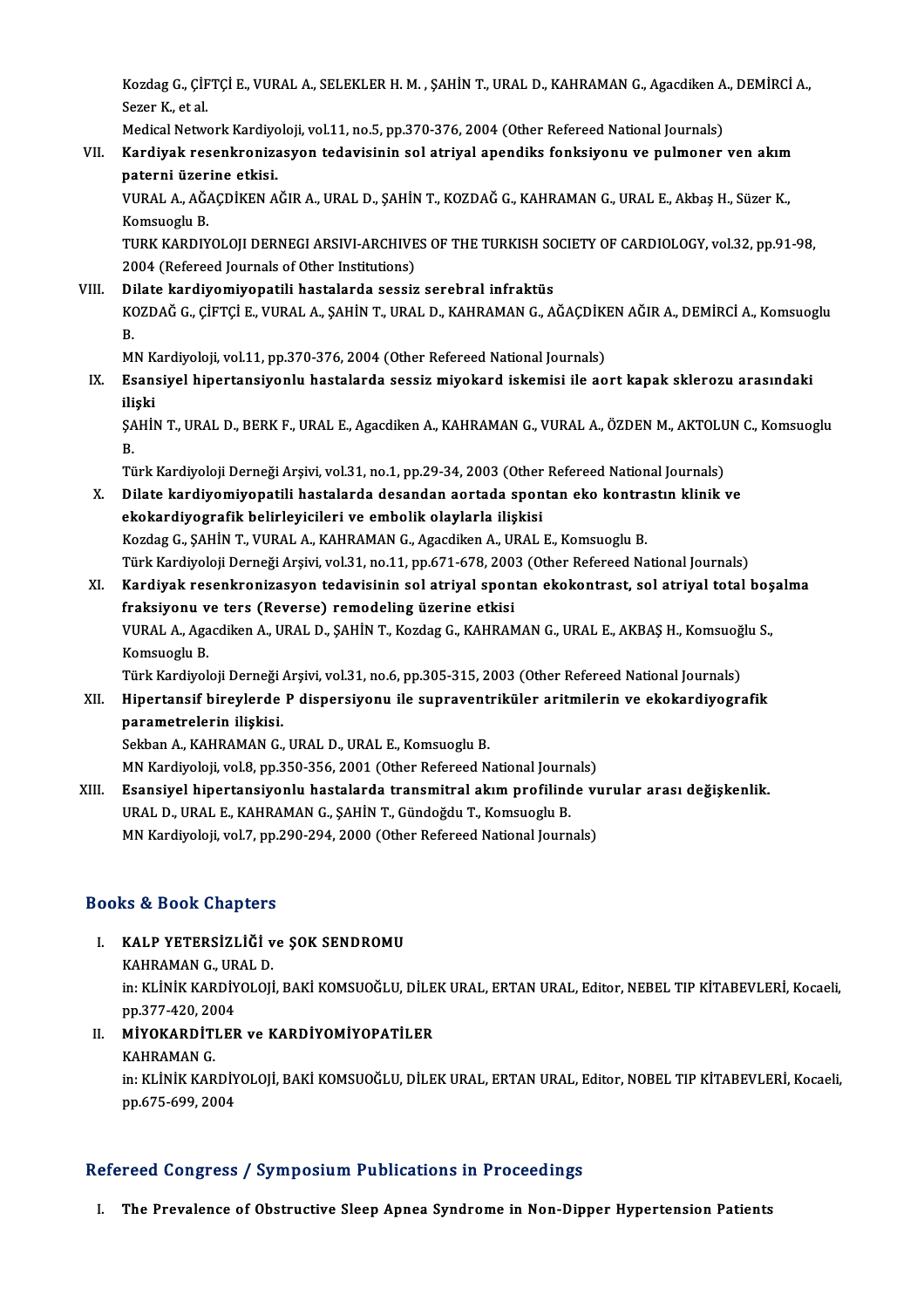OMAK KAYA F., ARGUN BARIŞ S., BAŞYİĞİT İ., KAHRAMAN G., BOYACI H.<br>Türk Toraka Darnağı 22, Vilik Kongresi 10, 14 Anril 2019, vel 20, np.15 OMAK KAYA F., ARGUN BARIŞ S., BAŞYİĞİT İ., KAHRAMAN G., BOYACI H.<br>Türk Toraks Derneği 22. Yıllık Kongresi, 10 - 14 April 2019, vol.20, pp.182<br>Belation of ha CBB lavel to etnial apontaneous eshe sontrest and t

OMAK KAYA F., ARGUN BARIŞ S., BAŞYİĞİT İ., KAHRAMAN G., BOYACI H.<br>Türk Toraks Derneği 22. Yıllık Kongresi, 10 - 14 April 2019, vol.20, pp.182<br>II. Relation of hs-CRP level to atrial spontaneous echo contrast and thrombi in Türk Toraks Derneği 22. Yıllık Kongresi, 10 - 14 April 2019, vol.20, pp.182<br>Relation of hs-CRP level to atrial spontaneous echo contrast and thrombi in patential fibrillation due to different etiologies<br>ŞAHİN T., Kilic T., Relation of hs-CRP level to atrial spontaneous echo contrast and thrombi in pa<br>atrial fibrillation due to different etiologies<br>ŞAHİN T., Kilic T., BİLDİRİCİ İ.H.U. , KOZDAĞ G., erkal e., KAHRAMAN G., URAL E., URAL D.<br>Europ EuropeanCardiologyCongress,Barselona,Spain,29August2009 -02 September 2016,vol.30,pp.1-104 SAHIN T., Kilic T., BILDIRICI I. H. U. , KOZDAĞ G., erkal e., KAHRAMAN G., URAL E., URAL D.<br>European Cardiology Congress, Barselona, Spain, 29 August 2009 - 02 September 2016, vol.30, pp.1-104<br>III. Flow mediated dilation c

# European Cardiology Cor<br>Flow mediated dilatior<br>hypertensive patients.<br>SAHIN T. UPAL D. KAHR Flow mediated dilation correlate with diastolic dysfunction in newly<br>hypertensive patients.<br>ŞAHİN T., URAL D., KAHRAMAN G., Kilic T., BİLDİRİCİ İ.H.U. , Aygün F., Fici F.<br>YYYL European Cardialagy Congress, Barselana Spain

hypertensive patients.<br>ŞAHİN T., URAL D., KAHRAMAN G., Kilic T., BİLDİRİCİ İ. H. U. , Aygün F., Fici F.<br>XXXI. European Cardiology Congress, Barselona, Spain, 29 August 2009 - 02 September 2016, vol.30<br>Clinisal shanastarist SAHIN T., URAL D., KAHRAMAN G., Kilic T., BILDIRICI I. H. U. , Aygün F., Fici F.<br>XXXI. European Cardiology Congress, Barselona, Spain, 29 August 2009 - 02 September 2016, vol.30<br>IV. Clinical characteristics of patients wit

XXXI. European Cardiology Congress, Barselona, Spain, 29 August 2009 - 02 September 2016, vol.30<br>Clinical characteristics of patients with history of stroke in severe systolic heart failure<br>KOZDAĞ G., URAL D., argan o., KA IV. Clinical characteristics of patients with history of stroke in severe systolic heart failure<br>KOZDAĞ G., URAL D., argan o., KARAÜZÜM İ., KARAÜZÜM K., ŞAHİN T., URAL E., KAHRAMAN G., KILIÇ T.,<br>CELİKYURT Y. U. , et al. KOZDAĞ G., URAL D., argan o., KARAÜZÜM İ., KARAÜZÜM K., ŞAHİN T., URAL E., K<br>ÇELİKYURT Y. U. , et al.<br>33. Uluslararası Katılımlı Türk Kardiyoloji Kongresi, Turkey, 5 - 08 October 2017<br>The effects of somonbidities in nation

CELİKYURT Y. U. , et al.<br>33. Uluslararası Katılımlı Türk Kardiyoloji Kongresi, Turkey, 5 - 08 October 2017<br>V. The effects of comorbidities in patients with history of diabetes mellitus, in severe systolic heart<br>failure 33. Ulus<br>The eff<br>failure<br>KOZDAČ The effects of comorbidities in patients with history of diabetes mellitus, in severe systolic<br>failure<br>KOZDAĞ G., URAL D., argan o., KARAÜZÜM İ., KARAÜZÜM K., ŞAHİN T., URAL E., KAHRAMAN G., KILIÇ T.,<br>CELİYYURT Y. H. et el

failure<br>KOZDAĞ G., URAL D., argan o., KARAÜZÜM İ., KARAÜZÜM K., ŞAHİN T., URAL E., KAHRAMAN G., KILIÇ T.,<br>CELİKYURT Y. U. , et al.

33.UluslararasıKatılımlıTürkKardiyolojiKongresi,Turkey,5 -08October 2017

- CELİKYURT Y. U. , et al.<br>33. Uluslararası Katılımlı Türk Kardiyoloji Kongresi, Turkey, 5 08 October 2017<br>VI. The existence of obesity paradox and effect of obesity on in-hospital-outcomes on elderly patients<br>treated with 33. Uluslararası Katılımlı Türk Kardiyoloji Kongresi, Turkey, 5 - 08<br>The existence of obesity paradox and effect of obesity on i<br>treated with primary percutaneous coronary intervention.<br>2002 - UBAL E. akteem, KAHBAMAN C. P The existence of obesity paradox and effect of obesity on in-hospital-outcomes on elderly pation<br>treated with primary percutaneous coronary intervention.<br>emre e., URAL E., aktaş m., KAHRAMAN G., BİLDİRİCİ İ. H. U. , Kilic treated with primary percutaneous coronary intervention.<br>22 emre e., URAL E., aktaş m., KAHRAMAN G., BİLDİRİCİ İ. H. U. , Kilic T., akay k., çekirdekçi e., ŞAHİN T., URA<br>32nd Turkish Cardiology Congress with International emre e., URAL E., aktaş m., KAHRAMAN G., BİLDİRİCİ İ. H. U. , Kilic T., akay k., çekirdekçi e., ŞAHİN T., UR.<br>32nd Turkish Cardiology Congress with International Participation, 20 October 2009 - 23 October 2010<br>VII. Effect
- 32nd Turkish Cardiology<br>Effect of thrombus asy<br>myocardial infarction.<br>Emre E. UPAL E. KAHPA VII. Effect of thrombus aspiration on long-term clinical outcome in elderly patients with acute myocardial infarction.

30th Turkish Cardiology Congress with International Participation, Antalya, Turkey, 23 - 26 October 2014, vol.14, pp.1-186 Emre E., URAL E., KAHRAMAN G., DEMİRCİ A., Kilic T., BOZYEL S., Halli K. 30th Turkish Cardiology Congress with International Participation, Antalya, Turkey, 23 - 26 October 2014, v<br>pp.1-186<br>VIII. Long-term effect of thrombus during primary percutaneous coronary intervention on cardiac<br>remodelin

pp.1-186<br>Long-term effect of thrombus during primary per<br>remodeling and clinical outcome in daily practice.<br>UPALD, KARAÜZÜM K. Vilmar LUPALE Colmak H. SA Long-term effect of thrombus during primary percutaneous coronary intervention on cardiac<br>remodeling and clinical outcome in daily practice.<br>URAL D., KARAÜZÜM K., Yılmaz İ., URAL E., Çakmak H., ŞAHİN T., BİLDİRİCİ İ. H. U.

remodeling and clinical outcome in daily practice.<br>URAL D., KARAÜZÜM K., Yılmaz İ., URAL E., Çakmak H., ŞAHİN T., BİLDİRİCİ İ. H. U. , KAHRAMAN G., VURAL A.<br>30th Turkish Cardiology Congress with International Participation URAL D., I<br>30th Turk<br>pp.1-186<br>Effects o 30th Turkish Cardiology Congress with International Participation, Antalya, Turkey, 23 - 26 October 2014, vol.14, pp.1-186<br>IX. Effects of hydrochlorothiazide added to spironolactone on cardiac remodeling in patients with a

pp.1-186<br>Effects of hydrochlorothiazide added to spironolacto<br>myocardial infarction and reduced ejection fraction<br>UPALD Dewis E. Opul: P. Calmek H. KARAÜZÜM K. SAHİ Effects of hydrochlorothiazide added to spironolactone on cardiac remodeling in patients with acute<br>myocardial infarction and reduced ejection fraction<br>URAL D., Derviş E., Onuk R., Çakmak H., KARAÜZÜM K., ŞAHİN T., Kilic T

myocardial infarction and reduced ejection fraction<br>URAL D., Derviş E., Onuk R., Çakmak H., KARAÜZÜM K., ŞAHİN T., Kilic T., BİLDİRİCİ İ. H. U. , KAHRAMAN G., URAL E.<br>European Heart Failure meeting, Atina, Greece, 19 May 2 URAL D., Derviş E., Onuk R., Çakmak H., KARAÜZÜM K., ŞAHİN T., Kilic T., BİLDİRİCİ İ. H. U. , KAHRAMAN G., UR.<br>European Heart Failure meeting, Atina, Greece, 19 May 2014<br>X. Cetin, U. Celikyurt, K. Karauzum, E. Ural, D. Ura

European Heart Failure meeting, Atina, Greece, 19 May 2014<br>Cetin, U. Celikyurt, K. Karauzum, E. Ural, D. Ural. "Even Slightly Elevated<br>Could be a Predictor of Cardiovascular Death in Chronic Heart Failure.<br>Alou Y. KOZDAČ C Cetin, U. Celikyurt, K. Karauzum, E. Ural, D. Ural. "Even Slightly Elevated Plasma Uric Acid Levels<br>Could be a Predictor of Cardiovascular Death in Chronic Heart Failure.<br>Akay Y., KOZDAĞ G., Emre E., ŞAHİN T., ERTAŞ G., Ki Co<br>Ak<br>al<br>Ts Akay Y., KOZDAĞ G., Emre E., ŞAHİN T., ERTAŞ G., Kilic T., KAHRAMAN G., BİLDİRİCİ İ. H. U. , Çetin M., Celikyurt U<br>al.<br>TSC 29th Turkish Cardiology Congress with International Participation, İstanbul, Turkey, 26 - 29 Octobe

al.<br>TSC 29th Turkish<br>vol.62, pp.47-101<br>The Better Oute TSC 29th Turkish Cardiology Congress with International Participation, İstanbul, Turkey, 26 - 29 October 2013<br>vol.62, pp.47-101<br>XI. The Better Outcomes Associated with Warfarin use in Patients with Heart Failure in Either

vol.62, pp.47-101<br>The Better Outcomes Associat<br>Fibrillation or Sinus Rhythm<br>Kordes C. Emre E. Ertes C. Algu The Better Outcomes Associated with Warfarin use in Patients with Heart Failure in Either Atr<br>Fibrillation or Sinus Rhythm<br>Kozdag G., Emre E., Ertas G., Akay Y., Yilmaz I., ŞAHİN T., KILIÇ T., Ekren H., Celikyurt U., KAHRA

Fibrillation or Sinus Rhythm<br>Kozdag G., Emre E., Ertas G., Akay Y., Yilmaz I., ŞAHİN T., KILIÇ T., Ekren H., Celikyurt U., KAHRAMAN G., et al.<br>29th Turkish Cardiology Congress of the Turkish-Society-of-Cardiology (TSC) wit Kozdag G., Emre E., Ertas G., Akay Y., Yilmaz I., ŞAHİN T., KILIÇ T., Ekren H., Celikyurt U., KAHRAMAN G., et al.<br>29th Turkish Cardiology Congress of the Turkish-Society-of-Cardiology (TSC) with International Participation 29th Turkish Cardiology Congress of the Turkish-Society-of-Cardiology (TSC) with International Participation<br>Antalya, Turkey, 26 - 29 October 2013, vol.62<br>XII. Even Slightly Elevated Plasma Uric Acid Levels Could be a Pred

Antalya, Turkey, 26 - 29 October 2013, vol.62<br>Even Slightly Elevated Plasma Uric Acid |<br>Chronic Heart Failure

Akay Y., Kozdag G., Emre E., ŞAHİN T., Ertas G., KILIÇ T., KAHRAMAN G., Bildirici U., Cetin M., Celikyurt U., et al.